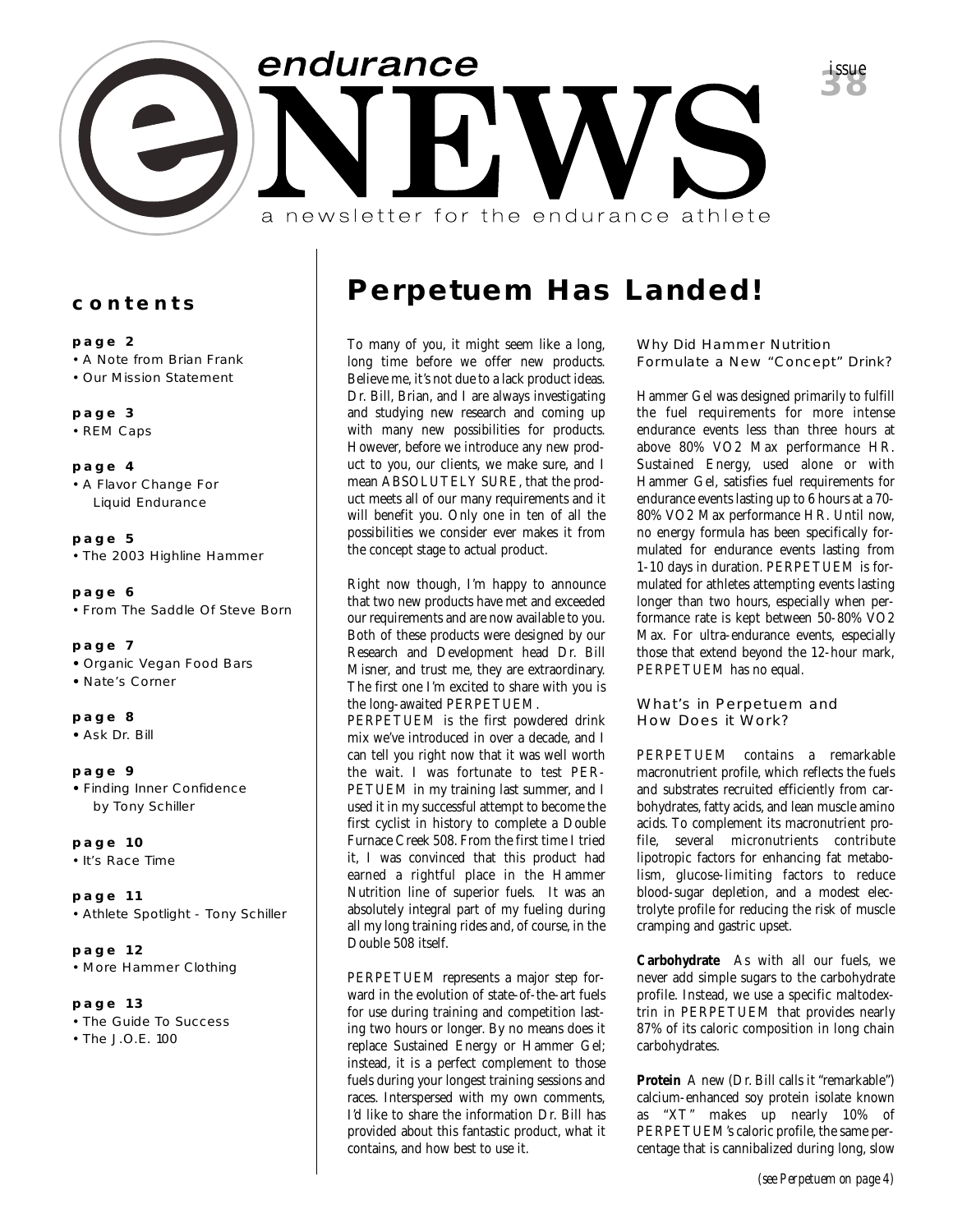

### **Dear Client,**

Welcome to the 38th issue of Endurance News. This is our biggest issue ever with 16 pages full of useful and interesting information. In this issue you'll find articles explaining the features and benefits of four new products, two of which are our own proprietary formulae and two of which are from other companies that we are officially "endorsing".

This issue also features a great little article on

### **iFlora** A Powerful Probiotic

After Dr. Bill's extensive research in the overwhelming number of "healthy bacteria" supplements available to consumers, we are now proud to add the Sedona Labs product iFlora to our line. iFlora is the most powerful probiotic available, with 16 different valuable strains... a whopping 15 billion viable cells per capsule! For ultimate digestive and intestinal tract health protection, especially after a course of antibiotics, you will simply not find a more complete and powerful aid than iFlora.

Infections, poor diet, stress, overuse of anti-<br>inflammatory medications (NSAIDs), inflammatory medications antibiotic use, and even chlorinated water can deplete or destroy the healthy bacteria living in the human digestive system. This can allow undesirable bacteria to flourish and severely compromise digestive function, nutrient absorption, intestinal health, and immunity. Of course, undesirable microorganisms also cause other various infections with their resultant discomfort and fatigue.

Maintaining healthy intestinal flora should be a special priority for athletes. One well-known nutritionist states, "Unhealthy flora can result "changing focus" for the racing season by coach Nate Llerandi and a motivational article by a new contributor and long time client, Tony Schiller. You can read all about Tony in the Athlete Spotlight on page 13.

Got a suggestion? I want to remind all of you that I receive and personally respond to all email sent to suggestions@e-caps.com. If you have ANY suggestions that you think would help improved our products, service, support, web site or anything else related to doing business with us, please let me know. Your suggestions and feedback help me keep my finger on the pulse of our market and it's the best way to ensure that we continue to provide you with the best possible products and service.

Train smart, race hard and most of all, have fun this season!

Brian

in the liberation of abnormally high levels of ammonia as protein-containing foods are digested. This irritates the intestinal membranes. In addition, the ammonia is absorbed into the bloodstream and must be detoxified by the liver..." As we know, high blood levels of ammonia are linked to fatigue and every step that can be taken to minimize excess ammonia production and accumulation should be taken. For many, many reasons, one of which is to help prevent excess ammonia production where it first manifests, the wise athlete will make sure the "gut is healthy" at all times.

So while the addition of this new probiotic does not mean that we are discontinuing Digest Caps, it offers even greater protection and support, particularly if you are suffering from candida, poor digestion and nausea, and especially after a course of antibiotics, which destroys both the "friendly" and harmful bacteria. A 2-4 week course of iFlora, with its "mega potent" quantities per capsule, is superb for restoring intestinal flora to optimal levels. iFlora, which Dr. Bill calls "the ultimate pro**our mission**

The objective of Endurance News is to provide you, the serious endurance athlete, with a valuable resource that you will find to be informative, educational, thought provoking and helpful in your ongoing pursuit of optimum performance and health.

Endurance News features insightful articles on diet, nutrition, training and other topics of interest for endurance athletes — written by myself as well as professional and elite amateur athletes and other experts in the area of nutrition and exercise. In addition, Endurance News will include articles highlighting new and existing E-Caps products and how to get the maximum benefits from them.

In reading this and future issues, please remember that the views expressed in this publication will always be biased in favor of a healthy diet, hard training that emphasizes quality over quantity, and prudent supplementation to improve health and performance. But above all, we at Endurance News believe there are no short cuts, and success can only come from hard work.

Brian Frank CEO

> Back issues of Endurance News are available online. Point your browser to www.e-caps.com

Legal disclaimer: The contents of Endurance News are not intended to provide medical advice to individuals. For medical advice, please consult a licensed health care specialist.

*(see iFlora on page 3)*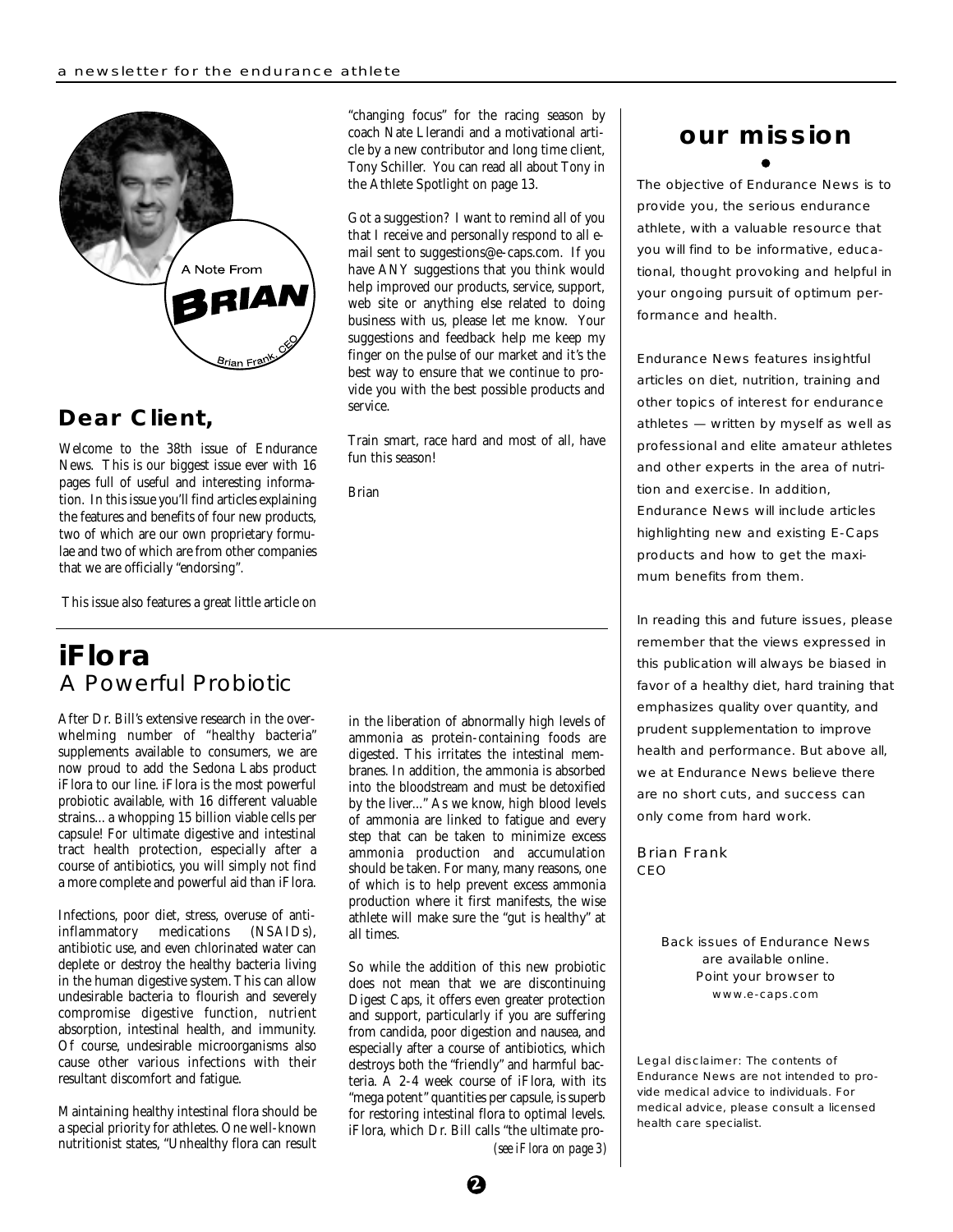## **REM Caps** A New Addition to the E-CAPS Family

In today's stressful world, it's often difficult to obtain adequate sleep. Hard training increases an athlete's susceptibility to sleep difficulties. In Endurance News #36, Dr. Bill and Nate Llerandi contributed to an article entitled "The Need For Sleep" that outlined the importance of quality sleep for both athletic performance and overall health. Nate called lack of sleep "the ultimate performance killer."

Without question, chronic sleep deficiency will ravage athletic performance and health. To ensure you don't compromise the amount and quality of your sleep, we proudly introduce Dr. Bill's latest creation, REM Caps, a powerful multi-formula that will naturally enable your body to wind down, relax, and fall asleep quickly and thoroughly.

#### What's In REM Caps and What Do These Nutrients Do?

**Valerian Root Extract** Valerian is perhaps the most widely used herb for the treatment of nervousness, stress, anxiety, and insomnia. Valerian is also beneficial for improving circulation, treating high blood pressure, reducing mucus accumulation during colds, relieving muscle cramps, and helping to relieve the

#### *(iFlora from page 2)*

biotic", comes in all-vegetable capsules, has a shelf life of one year, and provides 30 days worth of 450 billion "Live" probiotics for \$24.00, only \$0.80 per day.

On the other hand, Digest Caps, unlike iFlora, does not require refrigeration when opened, so it's perfect for taking along on trips. Digest Caps' shelf life, a minimum of three years, is unsurpassed and provides 30 days worth of 90 billion "Live" probiotics for \$0.43 per day. A daily, maintenance dose of Digest Caps will provide excellent intestinal health support at a very reasonable price.

#### Suggested Use For iFlora and Digest Caps

While there are no "set in stone" rules regarding optimal use of any probiotic product, here is a suggested protocol we believe will be extremely beneficial. If you do not already take a probiotic supplement daily, especially after a course of antibiotics or if you are currently suffering from candida, poor digestion, nausea, and compromised immune system function follow these guidelines:

symptoms of irritable bowel syndrome.

**Melatonin** Melatonin is a naturally produced hormone secreted by the pineal gland, a tiny structure in the brain. Melatonin is responsible for regulating the biological rhythms in humans and is an effective aid to alleviate insomnia.

Melatonin provides other health benefits, also. Dr. James Balch has stated that melatonin is "one of the most powerful antioxidants ever discovered-with a greater range of effectiveness than vitamin C, vitamin E, or beta-carotene . . ." Dr. Shari Lieberman states "melatonin neutralizes one of the most damaging free radicals, and does so five times more effectively than the antioxidant enzyme glutathione . . ." Due to its antioxidant benefits, melatonin has been shown to be a powerful immune system stimulator, with the potential for helping to prevent certain cancers.

Melatonin is such a powerful and beneficial nutrient that Dr. Bill has featured it in no less than ten issues of the Journal Of Endurance, which are listed:

\* J.O.E.:1999:#[3]

\* Take 2 iFlora Caps with water in the morning 30 minutes before breakfast and other supplements. Continue this dose for 2-4 weeks as desired, depending on the severity of your current situation.

\* To maintain healthy levels of intestinal flora once they have been restored by a 2-4 week course of iFlora, take 1-2 Digest Caps daily in divided doses, preferably (although not required) prior to meals and other supplements for as long as you want to maintain a healthy digestive system.

#### What's In iFlora?

The list of ingredients in iFlora is astonishingly extensive, unlike any other probiotic supplement available. So too is the extensive amount of information available on each ingredient. In fact, there's so much information that space prohibits us from including it here. Dr. Bill goes so far as to say "to include real science on each of iFlora's 16 probiotics, it would take an encyclopedia". We will include a good portion of this technical information in a soon-to-be-added link on our web site. Each capsule provides substantial amount of \* J.O.E.:1999:#[10] J.O.E.:1999:#[11] J.O.E.:1999:#[19] \* J.O.E.:2000:#[1]  $J.O.E.:2000:#[7]$ \* J.O.E.:2000:#[9] \* J.O.E.:2000:#[12] \* J.O.E.:2000:#[13]

\* J.O.E.:2000:#[16]

**5-HTP (5-hydroxy l-tryptophan)** 5-HTP, a natural precursor of the hormone serotonin is isolated from the seed of Griffonia simplicifolia. Along with melatonin and valerian, it helps to prevent insomnia. 5-HTP also enhances the release of growth hormone during sleep. In addition, the use of 5-HTP can help alleviate several other conditions including depression, carbohydrate craving, tension and migraine headaches, and premenstrual syndrome.

**Magnesium** (as amino acid chelate) Among the dozens of roles magnesium plays in the body is its function as a muscle relaxant. Along with the valerian component in REM Caps, magnesium can provide real benefits for anyone suffering from night cramping.

the following "healthy" bacteria:

Lactobacillus rhamnosus Bifidobacterium bifidum Lactobacillus acidophilus Bifidobacterium infantis Bifidobacterium longum Streptococcus thermophilus Lactobacillus plantarum Lactobacillus salivarius Lactobacillus casei Lactobacillus bulgaricus Lactobacillus acidophilus DDS-1 Lactobacillus sporogenes Lactococcus lactis \*+ Lactobacillus paracasei \*+ Lactobacillus Brevis \*+ Bifidobacterium Lactis

-Lactobacillus reuteri\*

Wow! That's some ingredient list! There's no doubt that iFlora is by far the most powerful probiotic available. iFlora is in stock right now so to order, give us a call at 1-800-336-1977 or via online at www.e-caps.com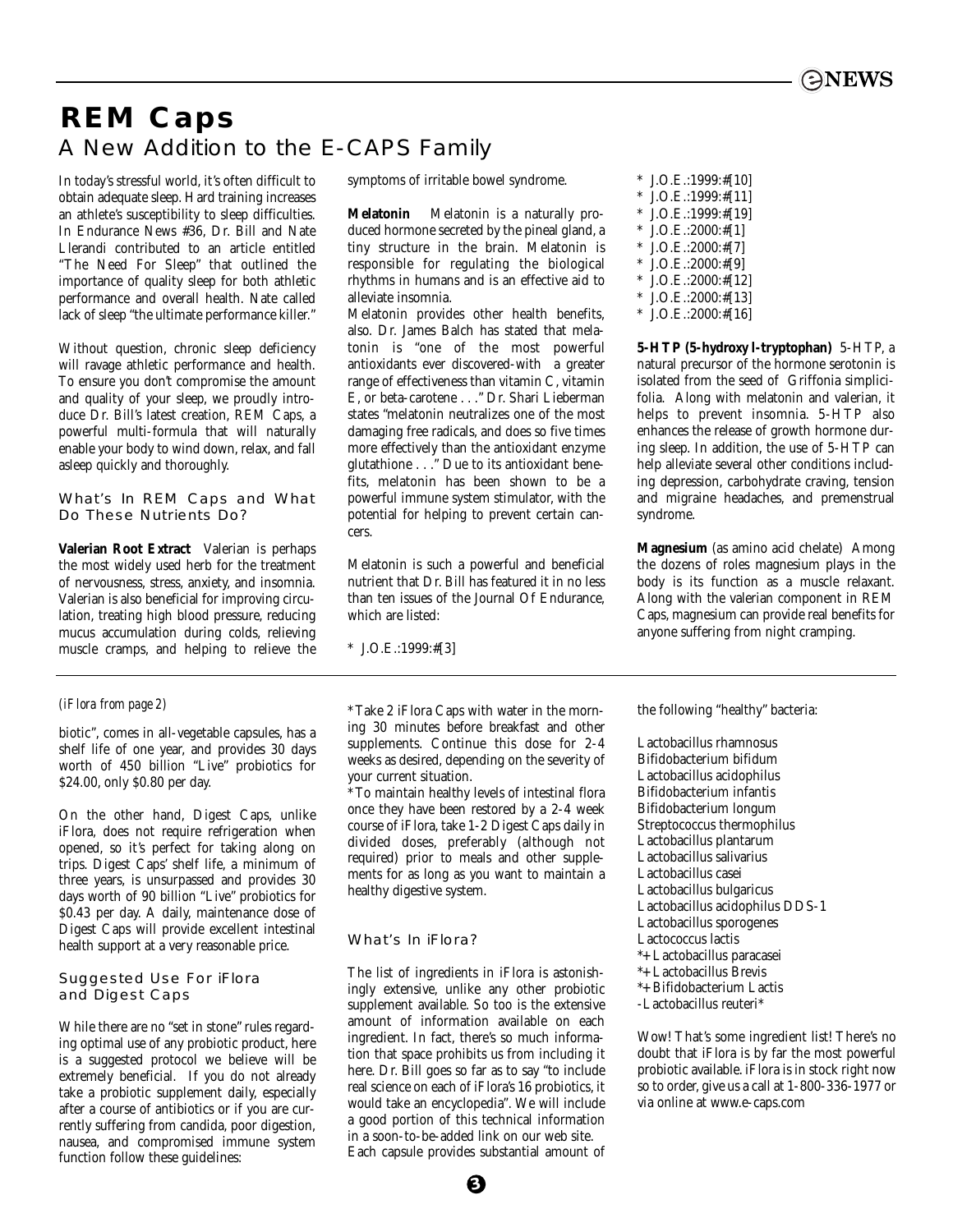#### *( Perpetuem from page 1)*

endurance workouts. The XT-Soy has had the normally pungent taste of soy removed, but the naturally high cardiovascular-enhancing isoflavone content remains completely intact.

**Fat** A de-oiled "super lecithin" (extracted from soybeans) is ideal for consistently and reliably fueling the body by maximizing energy production from stored fatty acids.

**Flavor** We use Energy Smart™, the healthy sweetener of Hammer Gel, in PER-PETUEM; it has a mellow vanilla-orange "Dreamsicle" flavor.

#### **Additional Nutrients**

**\* Tribasic sodium phosphate** (TSP), the main ingredient of Race Day Boost, is included in a specific, hourly-effective dose. TSP is an exceptional buffering agent that neutralizes the effects of excess lactic acid during exercise and helps prolong endurance by balancing the acid/alkaline levels in the blood

**\* Chromium polynicotinate** is a trace mineral that adds a hormone-like regulation to expand efficient carbohydrate metabolism. All carbohydrates are eventually reduced in the body to simple glucose, the body's primary source of energy. Chromium helps mediate the transfer of serum glucose into muscle cells.

**\* L-carnitine**, an amino acid cousin, transports fatty acids into muscle cell mitochondria where fuels are burned for energy production. Most of us carry at least 85,000-90,000 calories of energy in fatty-acid stores. If the body is depleted or low in l-carnitine, these fatty acid reserves become unavailable.

**\* Choline bitartrate**, a member of the B-vitamin complex, also functions at the cellular level, helping the body access its stored fatty acids for energy conversion.

**\* Carnosine**, a naturally occurring dipeptide made from the amino acids histidine and alanine, functions primarily to buffer lactate buildup in muscle structures and also scavenges an assortment of free-radicals.

We included a modest electrolyte profile in PERPETUEM to optimize digestibility of the product. You may have reduced need for Endurolytes or Endurolytes Powder when using PERPETUEM, but don't assume this has a self-contained electrolyte profile. Some, but not all, athletes using PERPETUEM who normally use only 1-2 Endurolytes per hour may be able to go without Endurolyte supplementation. The electrolyte profile in PERPETUEM is approximately equivalent to 1-2 Endurolytes per hour, depending on the individual athlete. Athletes using PER-PETUEM should do a trial in training reducing usual Endurolytes dose by 1-2 capsules per hour.

#### THE BOTTOM LINE

PERPETUEM represents the final link, never before available, in meeting the body's fueling requirements no matter how long or difficult the exercise session or race. Using PERPETUEM results in state-of-the-art fuel-to-energy transfer during prolonged endurance exercise. Whether your training is 2-10 hours or 2-10 days, PERPETUEM perfectly complements Hammer Gel and Sustained Energy, fulfilling every caloric requirement you could possibly have.

#### THE TECHNICAL INFORMATION

I've included the technical information from Dr. Bill, which explains how the combination of specific fats (in the form of monoglycerides) reacts favorably with the specific high-dextrose-equivalent carbohydrate source used in PERPETUEM to help prevent degradation of the fuel and prolong endurance.

Carbohydrates have an affinity for protein. When they react in any kind of moisture they change structure sensitivity toward staleness or what scientists commonly call "retrogradation." The lower the maltodextrin's dextrose equivalence (D.E.), the more likely the longer chain lengths will degrade or crystallize. Greater enzyme and fluid quantity-volume becomes necessary to calorie convert stalemated-degraded carbohydrate substrates. In the absence of enzyme or fluid availability, such as that found in the depleted endurance athlete during exercise training or events, caloric transformation may be suspended or delayed from the energy cycle. A maltodextrin-monoglyceride complex is formed when the monoglyceride's long hydrophobic fatty acid chain is inserted into the middle of a maltodextrin helix. This action delays longchain carbohydrate retrogradation in the presence of amino acid substrates. Enzymatic hydrolysis of lecithin produces lysolecithins in which the middle fatty acid is removed. This allows the lecithin's hydrophobic remaining fatty acid to be drawn into the helix of the carbohydrate for inhibition of retrograded staling. Scanning calorimetry demonstrates

that hydrolyzed lyophilized soy lecithin effectively complexly inter-reacts favorably with certain starches. When a lipid-lysolecithin, with its middle fatty acid removed, is agreeably adjoined or "coated" upon in a gel-formatted starch, it will actively retard the release of free amylose, which will interact with the available proteins, resulting in retrograded staling reaction in time. Such a fuel source hypothetically enhances prolonged performance in nearly 'perpetual' fashion."

Emulsifying free amylose/amylopectins interact with proteins even in a powdered format, resulting in retrogradation; this is called "Stale Bread Syndrome." This syndrome may be prevented by inserting a monoglyceride longhydrophobic fatty-acid chain into the middle of a starch helix-complex such as amylose or amylopectin. This may be why using a deoiled lecithin with its choline and phosphatidylserine (PS) properties that may generate a bigger "energy bang" from carbohydrate and protein consumption during prolonged training. There is a difference in lecithins from their effect on food breakdown during absorption in an exercising athlete's physiology. The lipid-lysolecithin formulated in Perpetuem acts as lipid-lysolecithin and agreeably adjoins or "coats" long-chained maltodextrins when hydrolyzed in a solution. This actively retards the release of free amylose, which will halt retrograded staling reaction in time and will delay absorption rate for slow uptake of calories. This adds stability for retrogradation at room temperatures.

### **Flavor Change For Liquid Endurance**

Not too long ago, our supplier provided a sample of Liquid Endurance in a new flavor for us to try. The raspberry flavor was SO AWESOME that we decided to make the change right then and there. Liquid Endurance is the same exact product as before but now comes in a delicious raspberry flavor, which we know you will love

Athletes....would you like the E-Caps/Hammer Nutrition community to know what you're up to? Send us a short email to graphic@e-caps.com *(please put Race Report in the subject line)* about your recent accomplishments and we'll try to include it in our Race Report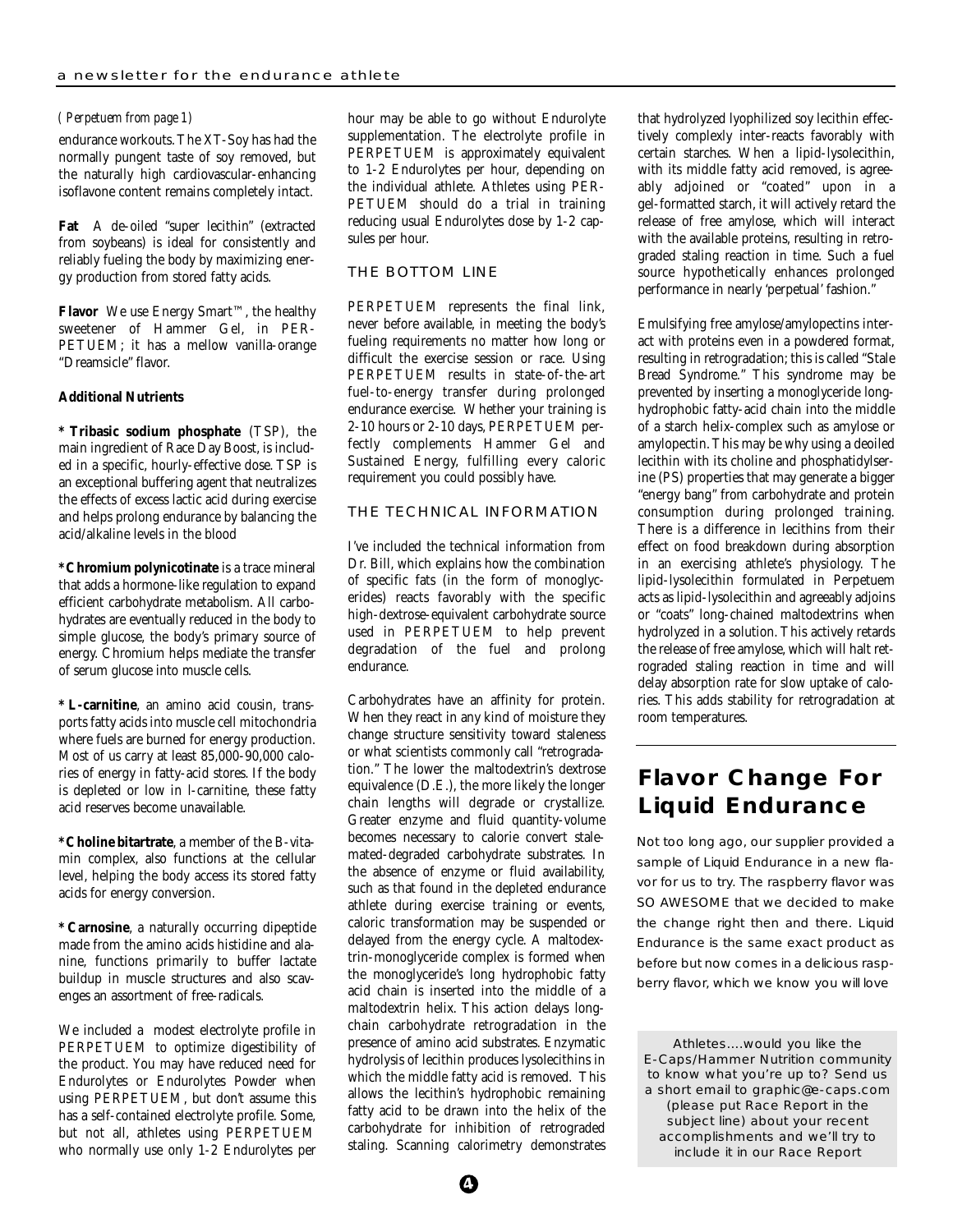

## **Mark Your Calendars!** 2nd Annual Highline Hammer Weekend • August 1-3

Come ride with us in Montana! Last August we hosted the first Highline Hammer Weekend up here in Whitefish. It was an epic weekend and all 14 athletes who rode with us were totally blown away by the riding, the food, and the fellowship. It was so much fun and so well received by the participants that we decided to do it again this year-only better.

Please consider this your invitation to join Steve, Dr. Bill, Joe and me for a weekend of long miles, beautiful scenery, good conversation, great food, and valuable class time with our endurance gurus. To ensure that everyone who comes has a terrific experience, we have set a limit of 20 riders. If you think you might be interested in joining us, read on; if you're already sold, then make your reservation now.

#### The Itinerary

#### Friday 8/1/03

Our weekend officially begins with a 9:00 a.m. breakfast at the Sage Café in Whitefish, followed by a warm-up 40-mile spin around the spectacular Flathead Valley. We'll return to E-CAPS headquarters for a light lunch and a feast of the best nutrition info you can get: 4+ hours of class time with our staff. We'll teach you everything you ever wanted to know about fueling, supplementation, and diets, and then answer all of your questions. We'll cap off the day with a gourmet barbecue/carbo party at 6:00 before retiring early to rest up for the BIG DAY tomorrow.

#### Saturday 8/2/03

We'll return to E-CAPS HQ to load bikes and gear and take the short drive to West Glacier, the start/finish for the Highline Hammer just outside of Glacier NP. We'll roll at 7:00 a.m. and return between 2-4 p.m. This epic ride, a 136-mile loop with 8,800 feet of climbing, traverses Glacier National Park on the legendary Going to the Sun Highway, crosses the continental divide twice, and provides vistas beyond description (see photo). After the ride, we'll make our way back for another amazing dinner at E-CAPS headquarters. I guarantee you'll be ready for another early bedtime!

#### Sunday 8/3/03

After breakfast we'll complete our ridefest

weekend with a relatively easy recovery ride around either scenic Flathead Lake (87 miles, 4,500 feet of climbing) or luscious Star Meadows (60 miles out and back from Whitefish, 2,800 feet of elevation). We'll decide Saturday night which route we'll do. Lunch will be provided.

#### The Price Tag

We have set a nominal non-refundable fee of \$150 per rider this year, due at registration. Everyone who attended last year's event would certainly agree that \$50 a day is an absolute bargain. The fee will help cover the cost of gourmet, semi-organic food prepared by Chef Sonia and the Arnone men, transportation to and from the airport, and

throughout the weekend, assistance with bike assembly sag support on all rides. Angela will again be our photographer to digitally capture the event. Each rider will receive a CD photo album of the weekend. All of the E-CAPS

and Hammer products you can use during the weekend, a comprehensive tour of our facility, discounts on all on-site purchases and of course no shipping charges will also add to the value of this event.

Before signing up, here are a few items to consider:

• We ask for a non-refundable registration to discourage "might comes" who cancel too late for someone else to make arrangements. With only 20 slots open, we need 20 firm commitments.

• You should plan to arrive Thursday, July 31, or earlier if desired. If you do arrive early, we won't be able to entertain you 24/7, but we'll be happy to point you in the right direction for sightseeing, activities, and, of course, invite you to join our morning and/or afternoon riding. You can plan to leave Monday morning or stay a few extra days to enjoy Northwest Montana at the best time of year.

• The \$150 obviously does not include your travel, accommodations, incidentals, and meals before and after the three-day weekend. You'll need a rental car only if you plan to stay beyond the weekend or if you want the freedom to come and go as you please. Delta, Northwest, and Alaska/Horizon all fly into Kalispell (airport code FCA), about 6 miles from Whitefish.

• This is an all pavement road-bike weekend.

• You should be fit enough to handle 250+ miles of riding and climbing in highly variable



conditions that can include extreme heat, freezing cold, high winds, rain, or even snow.

•The Highline Hammer is a hard ride, not a race. We follow gentlemen's riding etiquette: everyone stops

for flats, regroup at the top of major climbs and intersections, no one gets dropped and left for dead. We will have at least one sag vehicle on every ride.

#### To Make Reservations

We'd love to meet you and ride together! If the Highline Hammer sounds great to you, e-mail us at the address listed below. We'll reply with a list of hotels and other info you'll need for the trip. You can also call our toll free number (800) 336-1977 to make your reservation.

See you in August!

highlinehammer@hammergel.com 1.800.336.1977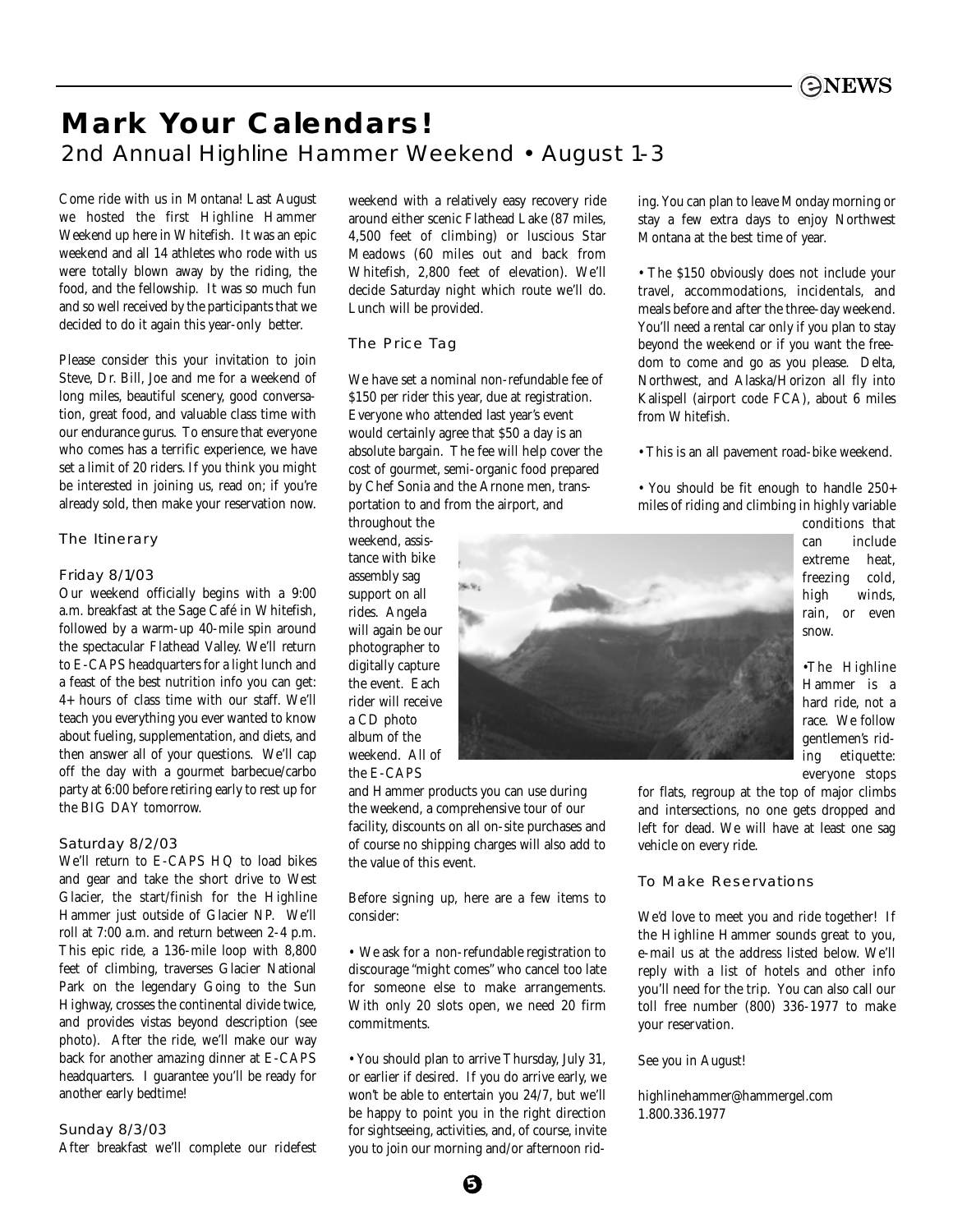

I have been eager to complete and share this edition of *Endurance News* because it has so much good information and the announcement of two exciting new products, Perpetuem and REM Caps, described in detail in a separate article. I could write page after page about the benefits of these two products, but I'll show some self control and keep it to a manageable amount of text.

#### Two New Products

What can I say about Perpetuem? I was so blown away by this fuel's effectiveness that I literally begged Dr. Bill to make more for me. I remember several years ago, long before I worked for E-CAPS, when Brian first introduced me to a new fuel called Energy Surge (now known as Sustained Energy). After the first few workouts using that fuel I remember thinking, "Where has this stuff been all my career? This product is amazing!" Well, I still feel that way about Sustained Energy (I can't imagine doing an endurance workout or race without it) but when I started incorporating Perpetuem into my workouts I became absolutely convinced that I had the right fuel for any length workout or race. Having that fuel, along with the arsenal of other Hammer Nutrition fuels, in my Double Furnace Creek 508 fulfilled every single energy requirement my body had.

If your workouts and races are between two hours and two weeks in length (I'm serious), I have no doubt you will be absolutely amazed at how well Perpetuem will work for you. It's the perfect fuel for those longer workouts and races and the farther you go, the more you will appreciate it. If you're competing in half, full, or longer distance triathlons, ultra running races, adventure races, cycling races from double century distance to RAAM, or anything "ultra," I guarantee you will not find a better fuel than Perpetuem. It has a wonderful, unique flavor, which is best described as a mellow orange/vanilla flavor, very similar to "Dreamsicle" ice cream. You're going to love it! If you're at all like me, you find that falling asleep quickly and staying asleep completely is a real challenge, especially when your training volume increases. All I can say is that REM Caps is a lifesaver for me. The powerful combination of four synergistic muscle and nerve relaxing nutrients has made a world of difference in helping me improve the quality of my sleep. The "Ask Dr. Bill" section of this newsletter pertains to how stress and anxiety contribute to poor heath and athletic performance and how certain nutrients can help turn the tide in favor of the athlete. You'll really appreciate REM Caps when you find how well it helps you relax and obtain the recuperative benefits of complete and thorough sleep.

#### One Product We Don't Make

I think you'll find Dr. Bill's review on Optygen particularly interesting. I have to say that I've been getting a lot of emails about this product asking if E-CAPS makes something similar or comparable. No, we don't, and here's why not.

While I always keep an open mind about recently promoted nutrients/products and the possibility of benefits, I've learned to weigh the potential benefits of the nutrients in a product versus the known benefits of the nutrients in a product before making a decision. I also learned to make sure that the product in question is worth the price being asked. Heaven knows that I've dropped a lot of money over the years testing out various products (can anyone say "pyruvate?") only to find that most of the time the results

I achieved never came close to the benefits claimed. Sometimes I did notice benefits, but the price tag was too high.

After testing dozens of dozens of products over the years (I admit it, I'm a supplement guinea pig), along with reviewing all the available information regarding the nutrients in the products, I've yet to find any product, Optygen included, that can compete with Race Caps and Enduro Caps. For both athletic performance and overall health benefits, you would be hard pressed to find anything comparable, and certainly nothing that comes close to the cost/benefit bargain of this foundation pair.

The primary nutrients in Race Caps and Enduro Caps are key substrates the body needs to convert the food and oxygen you consume into energy. In addition, the nutrients in Race and Enduro Caps (especially the CoQ10 in Race Caps) have been proven to have a wide variety of benefits for overall health needs as well. The literature on CoQ10 is astounding in its depth of just how many benefits it provides to the human body, especially in terms of aiding in the prevention of a variety of age-related diseases. CoQ10 alone has had a few books devoted to it and the benefits it provides. Another example is the TMG (trimethylglycine) component in Enduro Caps. TMG aids in lowering dangerous homocysteine levels, which are indicated in cardiovascular disease.

I could go on and on but to get back to the question, E-CAPS does not make anything similar to Optygen because we believe the products we make, especially Race Caps and Enduro Caps are superior to Optygen in both efficacy and value. Take Race Caps and Enduro Caps on a daily basis and you'll cover a huge chunk athletic performance and general health needs. 'Nuff said!

#### New Staff

As our business grows we continue to add to our staff, ensuring that you continue to receive the superior service and support we tirelessly strive for. Our current client support staff consists of Gail, Dennis, Karen, Autumn, and Stephan. They're all ready to help you with your orders and answer any questions you may have regarding anything order related. Tony, and his warehouse/shipping staff of Stephen, Dave, Wes, and Jonathan are a well-oiled (well, not literally) team whose goal is to make sure your orders are packed accurately and shipped to you as swiftly as possible. You can rest assured that your order gets the "royal treatment" from the time it's processed to the time it's loaded on the UPS or FedEx truck. Robin has come on board to assist Joe with the athlete and team sponsorships and to assist me with the handling of event sponsorships. Angela continues to head our graphic department in addition to her role as the head of our PR department. And the newest member of our family, Casey, assists Angela with all facets of her job.

Whew! It's been quite a spring so far and, thanks to you, E-CAPS continues to flourish and grow. As has been Brian's commitment right from the start, we remain firm in our resolve to provide you with the very best in both products and service. I hope 2003 has been good to you so far and I wish you the very best for a healthy and successful season this year!



The other new product is a recovery product.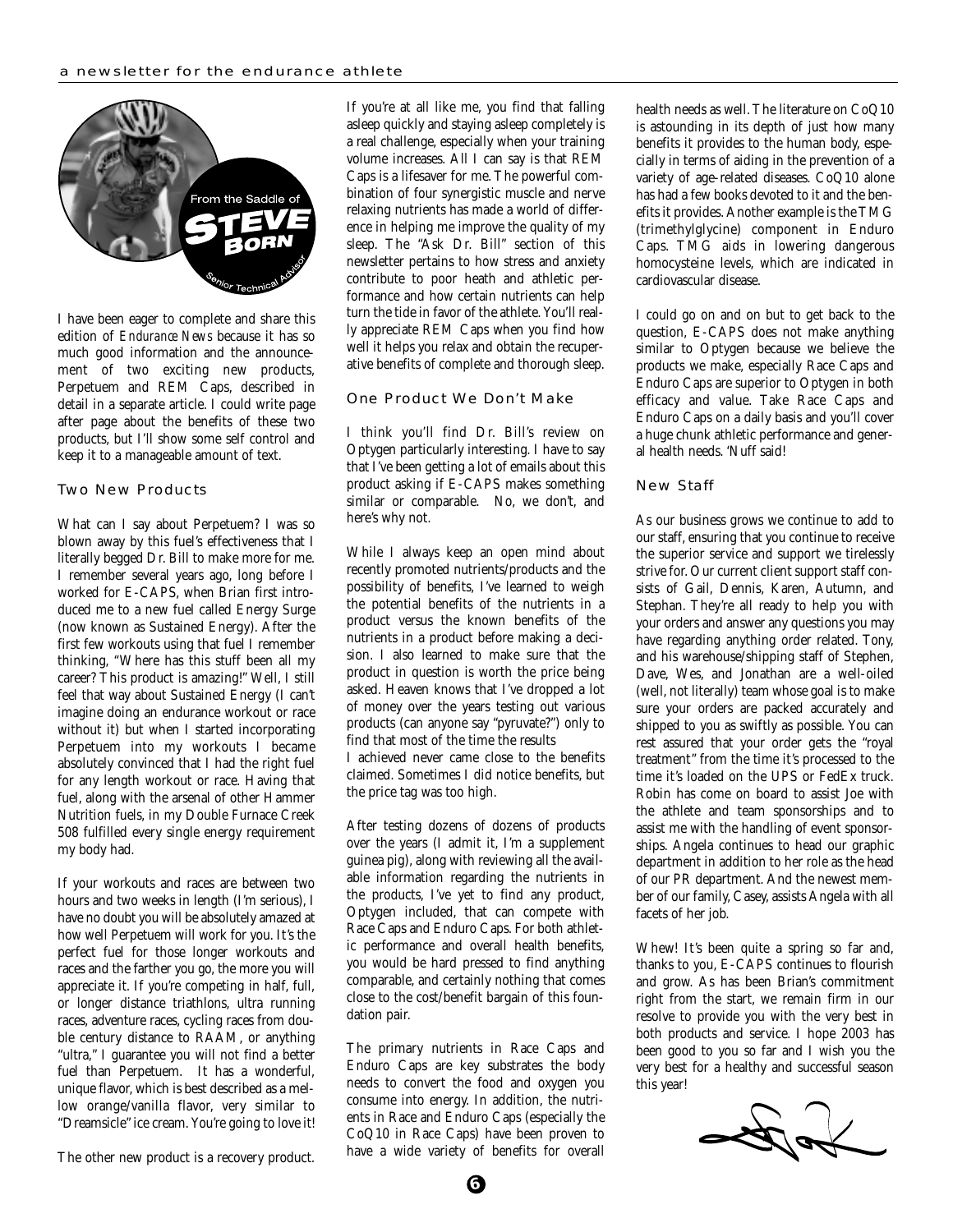## **Organic Vegan Food Bar** *by Steve Born*

The newest addition to the E-CAPS & HAMMER NUTRITION line isn't even one of our products. In response to demand from many of our customers who crave something solid, we've been searching for an energy/food bar that we could feel good about endorsing. We're happy to announce that after many years of disappointing trials, we've finally found one, the Organic Vegan Food Bar.

All of us here at E-CAPS have been using this bar for many months and it was my primary source of solid food during my successful Double Furnace Creek 508 attempt last October. The bars are 100% organic and alkaline forming, with only eight grams of simple sugar (out of 30 grams of carbohydrates) per bar. We've found the taste and texture ideal.

The bar has an impressive ingredient list, especially when compared to other currently available energy or food bars. The ingredients (listed below) are 100% certified organic:

Almond butter, flax seed sprouts, soy sprouts, quinoa sprouts, sesame seeds, date paste, rice protein, rice crisps, raisins, agave nectar.

Nutrition Facts:

| <b>Calories</b>            | 296              |
|----------------------------|------------------|
| <b>Total Fat</b>           | 14g              |
| <b>Saturated Fat</b>       | 1.4 <sub>g</sub> |
| Cholesterol                | 0 <sub>mg</sub>  |
| <b>Total Carbohydrates</b> | 30 <sub>g</sub>  |
| <b>Total Dietary Fiber</b> | 1 <sub>g</sub>   |
| <b>Sugars</b>              | 8 g              |
| Protein                    | 15 <sub>g</sub>  |
| Sodium                     | $85 \text{ mg}$  |
| Vitamin A                  | 10%              |
| Vitamin C                  | 2%               |
| Calcium                    | 10%              |
| Iron                       | 15%              |
|                            |                  |

To call the Organic Vegan Food Bar an energy bar wouldn't do it justice. It is by far the healthiest food/meal replacement bar we've found and it makes an ideal snack. During your longest workouts and races you should continue to use Hammer Gel, Sustained Energy and the soon-to-be-arriving Perepetuem as your primary fuels. However, used occasionally, the Organic Vegan Food Bar is a totally acceptable and very healthy solid food choice.

We retail the Organic Vegan Food Bar for \$2.50 each, 12 or more at \$2.25 each. This may seem a little high, but compared to the inferior ingredients found in most energy/food bars, the price is more than justified. This product is becoming more widely available at health food stores, where it typically sells for \$2.79 - \$2.99 per bar. We respectfully request that you refrain from asking any retailers to match our price. Also, please note that that we cannot offer discounts on this product to sponsored athletes or teams.

The Organic Vegan Food Bar is available now and can be ordered direct or on our web site **www.e-caps.com** or by calling **1.800.336.1977**

### **Nate's Corner** *by Nate Llerandi*

*This article is over two years old but its message is absolutely valid this spring, and every spring*

### **Change of Focus**

Now that the racing season is upon us, the focus on your training should be shifting. You either have peaked in your weekly hours or will do so soon, depending on when your key races are. Also, you will be shifting to more anaerobic work and less aerobic. The majority of your training is still aerobic - 80% or more - but this should be considerably less than during the winter, when maybe 95% was aerobic. With the increase in intensity, there should be a leveling off or decrease in weekly training hours (up to 20%). This decrease in hours compensates for the increase in intensi-

ty. If you schedule deliberate recovery weeks every 4th or 5th week, you can get by with more hours and more hard training. If you still don't include rest weeks of reduced hours (around 50-60% of normal weeks) and reduced workloads (90-100% aerobic - below 75%), then you should think about it. Nothing derails great fitness like over training.

Finally, it's time to start cutting back on weights. If you've been lifting 3 days a week (hopefully not more than that), then it's time for 2 days. The fall and winter was the time to make gains in your strength. With 2 sessions a week, you should still make some gains. But you need to reduce the amount of weight work you're doing now that you're increasing your intensity in your primary sport(s). Soon, it will be time to reduce your weight routine to once per week, probably in another 4-6 weeks. At that point, the goal is simply to maintain the strength gains you've made, not to build on them. Too much weight work will break you down and keep the muscles from recovering properly as the rigors of the racing season pile up.

Happy Training, Nate Llerandi

*Nate Llerandi is a former national champion class swimmer/world class triathlete. He has been coaching since 1990 and creates programs for athletes of all sports and ability levels. You can contact him at* **natellerandi@yahoo.com**

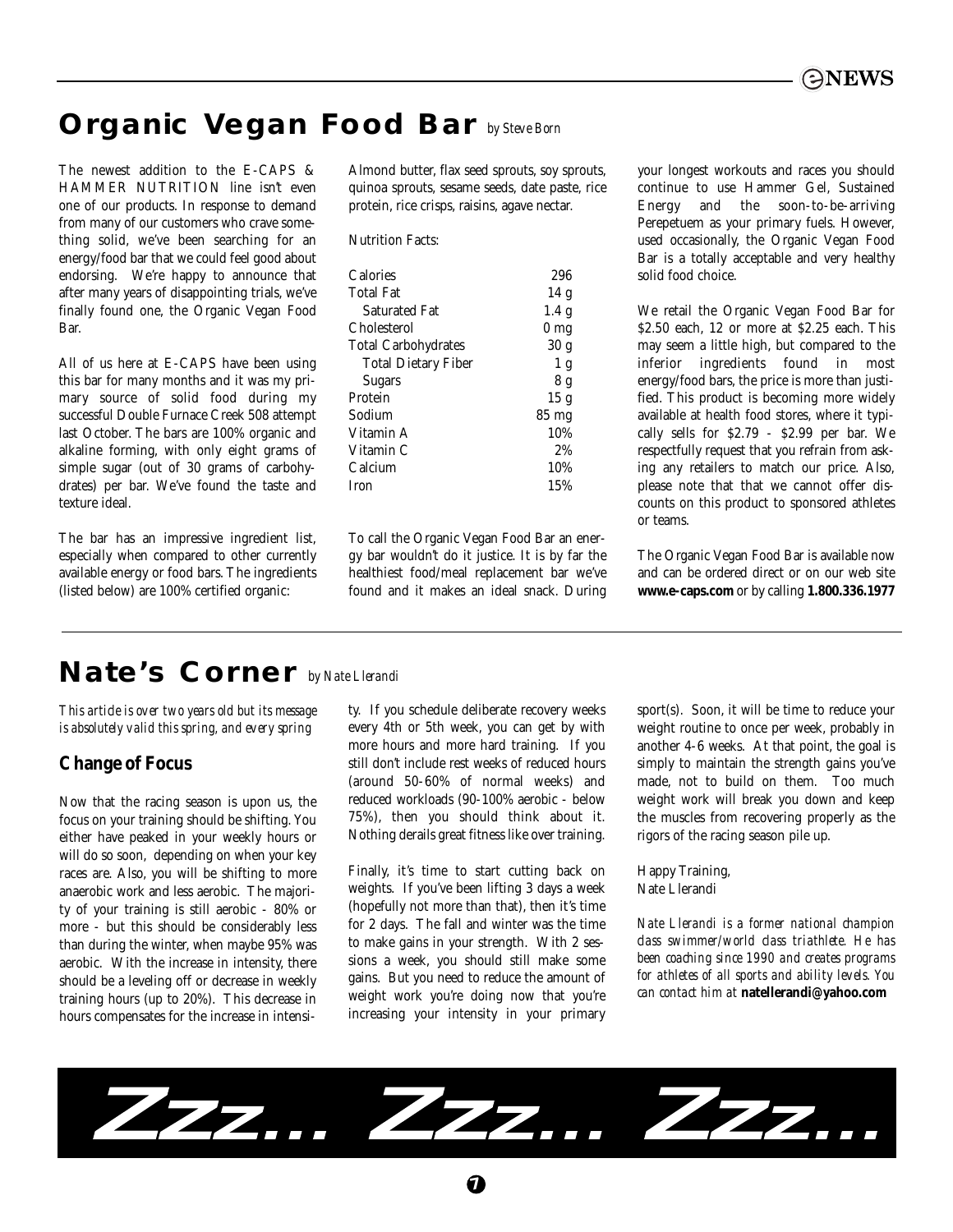

Question: I was wondering what your thoughts are about whether or not emotional stress has a large impact on performance. Does it cause chemical imbalances?

ANSWER: In a past issue of the Journal of Endurance, we reviewed a paper, which dramatically shows how anxiety can inhibit performance outcome proportionate to how high it is permitted to go. Performance best, from a standpoint of evaluating circulatory hormones, is optimal when the subject is most relaxed. My comments on this research precede the abstract from a paper, which though done on livestock has a remarkable application to humans. If emotions are negative, not controlled, or excessive, performance can be inhibited by up to 30%. In some rare cases, I have seen athletes who were emotionally not controlled fail to finish an event much less perform it at all. Emotional lack of control can result in behavioral reactions, neuroendocrine responses to stress (cortisol in response to an ACTH challenge, catecholamine synthesizing enzymes), health (number of medical treatments, abomasal lesions), and glycolytic depletion rate (glycogen loss in exercising muscle).

We can learn from this research on livestock going to slaughter, though perhaps I am stretching the point in terms of applying it to athletes prior to a race event. With our "Love-Hate" relationship with endurance events, it is remarkably easy to shoot ourselves in the proverbial foot by too much worry, stress, or anxiety prior to an event. If there is some sort of protocol prior to an event for "Gentling Ourselves," the result will be enhanced glycogen stores and plausibly better performance.

If training performance is consistently better than race results, then stress and anxiety may be hindering physiological glycogen replenishment. Supplemental L-Theanine, 5-Hydroxytryptophan (5-HTP) melatonin, valerian, added to taking a warm bath or sauna, and relaxing 2 hours before sleep may reduce pre-race jitters just enough to preserve the possibility of a personal best instead of a DNF or personal worst.

### The Endurance Athlete's **Guide To Success**



**8**

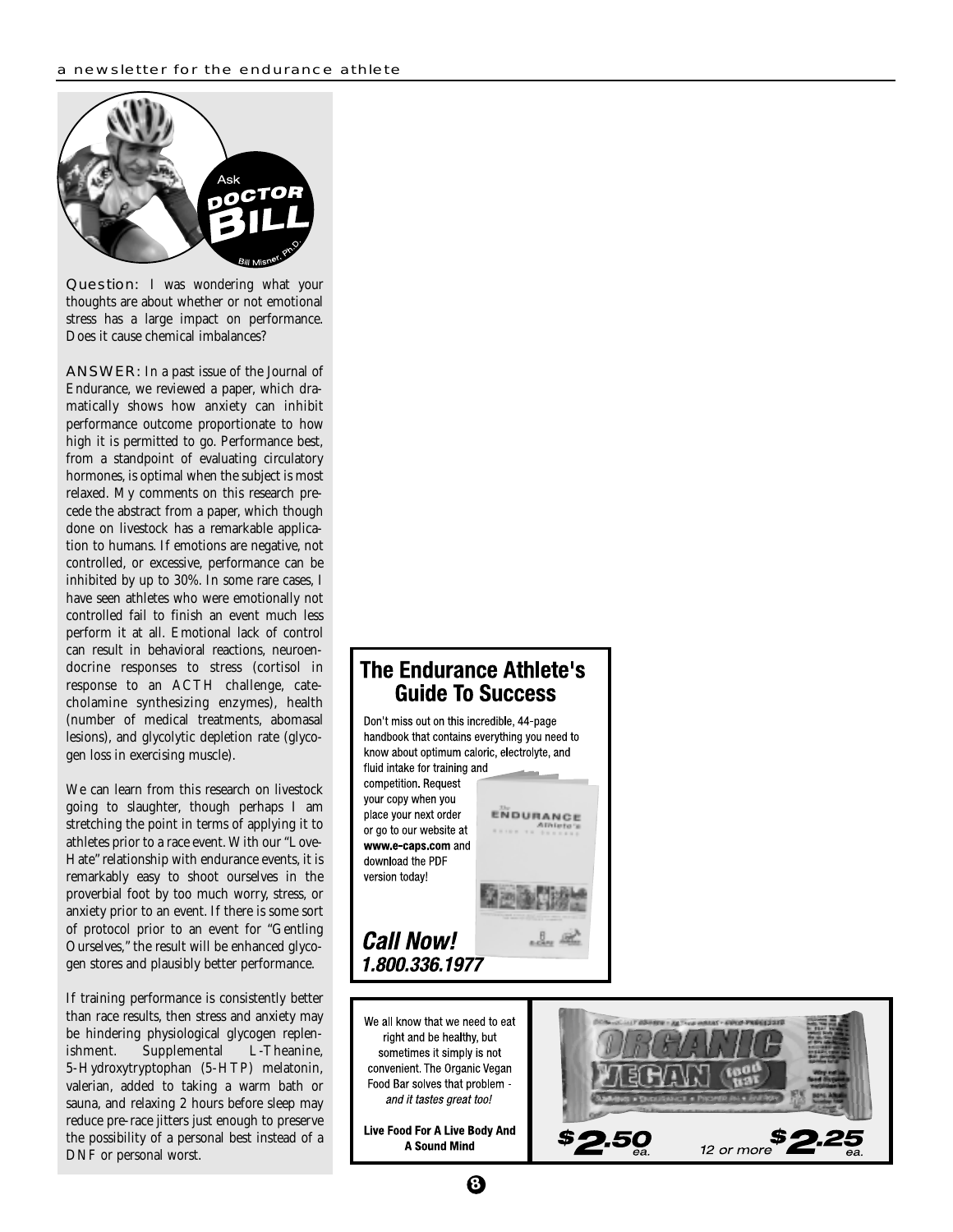

### **Finding Inner Confidence** *by Tony Schiller*

There's a new golf commercial featuring several of the world's top players boasting about what drives them to excel. It starts with the most famous among them, a left-hander, stating, "I hate losing more than I love winning." Sound bites like that make great TV. Our culture admires tough-guy speak. We imagine him getting whopped by that Nike guy and then spending hours at the driving range trying to whack away the awful taste of losing.

The whole ad, and that line in particular, reinforced my belief that very few of us are well served taking our competitive examples from the world's elite athletes. It may be true that he hates losing, but when he's focusing on losing that's also what he's doing.

It's a message that often comes from our sports and business leaders. They tell us that winners are tough, losers are weak. We are led to believe that the top performers are great because they just refuse to lose. We hear how they "sucked it up" and snatched victory from defeat, and that may influence our own approach. It can motivate us to mimic their intensity ("This is a test of my will") or it can intimidate us to go the other way ("I just want to have fun and finish respectably").

In my mind, neither approach is the right model, nor is either very sophisticated. In the first case, by seeing competition as a battle we become prisoners to the outcome and it becomes an all too consuming aspect of our lives. In the second case, we play it safe and settle for lower expectations or avoid racing altogether. We all know endurance athletes who fit into both groups. Not only do they tend to underachieve, they're also more prone to burnout.

I believe competition is meant to play an exhilarating, not threatening, role in our lives. I expect it to be a lifelong expression with the race serving as my performance art. Like the great actor in a play who seeks to become the character, I want to discover the subtle nuances of competitive mastery that have so far eluded me. The total details are still foggy, but I do know I won't get there by gritting my teeth and focusing on beating anyone else. Mastery is definitely an internal project.

Let me share a few of the keywords in the process.

#### Trust

The first is trust. It's amazing to me how universally difficult it is for us as humans to trust ourselves. It's so much easier to doubt our readiness, question our preparation, or worry about how we'll respond to the elements than it is to trust. At the same time, we look at

others and assume they share none of our fears! We give them credit for having strengths we lack. So the first skill is practicing taking our eyes and energy off others and focusing internally.

#### Accept

The second keyword that ties to trust is accept. We do not earn self-acceptance, we choose it. By simply saying, "I accept that I am a gifted athlete," you begin to believe it. At

the same time you can choose to let go of your doubts. Replace your negative worries with acceptances. Accept that you have choice of equipment, the best pre-event meal, the best coach and program for you, the best race strategy, the best supplements, and that you will have your best race. Accept that when tested, you will summon the strength needed to rise to the occasion. Accept that it will all work out.

#### Perspective

The third keyword is perspective. Is it ever easy to lose perspective after dedicating hundreds and hundreds of hours to this racing lifestyle. After all, we don't sacrifice so much of our lives in order to fail. We set huge goals, life-changing goals-to get to Kona, Boston, or Across America-and the dream becomes so powerful it takes on a life of its own. As the event nears, naturally, we become engrossed in the experience. But losing perspective is one of the greatest killers of performance. It's a race, that's all.

I've struggled with this for many of my 30 years in racing. For example, as a senior in college, after four failed attempts at winning NCAA All-America in track and cross-country, I was down to my final chance. I arrived at the national meet as a top seed. In all likelihood, a time far off my norm would have been good enough, so you would think I would trust



run away from the track just three hours before the race to burn off the nervous energy. When I returned, he laughed and said, "This is going to make a great story." The tension lifted. He said, "Tony, forget about everyone else and just run for you. Make this your day." It worked and I had a great race. Gaining perspective is such a key to letting go of pressure.

#### Receive

The final keyword that ties it *Tony Schiller*

all together is receive. We are so blessed to have this passion and an abundance of opportunities to share and celebrate it with others. Rather than being motivated by a hate for losing, why not receive every challenge as a gift? Without a doubt, all the pain, tears, and setbacks I've experienced over the years have been at least as valuable as the joys gained from breakthrough victories. It's all good. By being ready to receive all that comes to us in racing with open arms, I really believe we prepare ourselves to receive an almost supernatural power.

Re-visit this article from time-to-time during the season. You will discover that with practice the concepts will begin to fit and apply into your own racing. Good luck. See you at the races!

*Tony Schiller is the reigning master's world champion triathlete. He won his 5th ITU age group title last year in Cancun, Mexico and was named 2002 Master of the Year by USA Triathlon. Tony is also a nationally known business speaker who has helped hundreds of organizations with his positive approach to work and life. He coaches a select few triathletes.*

#### **Contact information:**

tony@breakawayresults.com www.breakawayresults.com 952-474-3278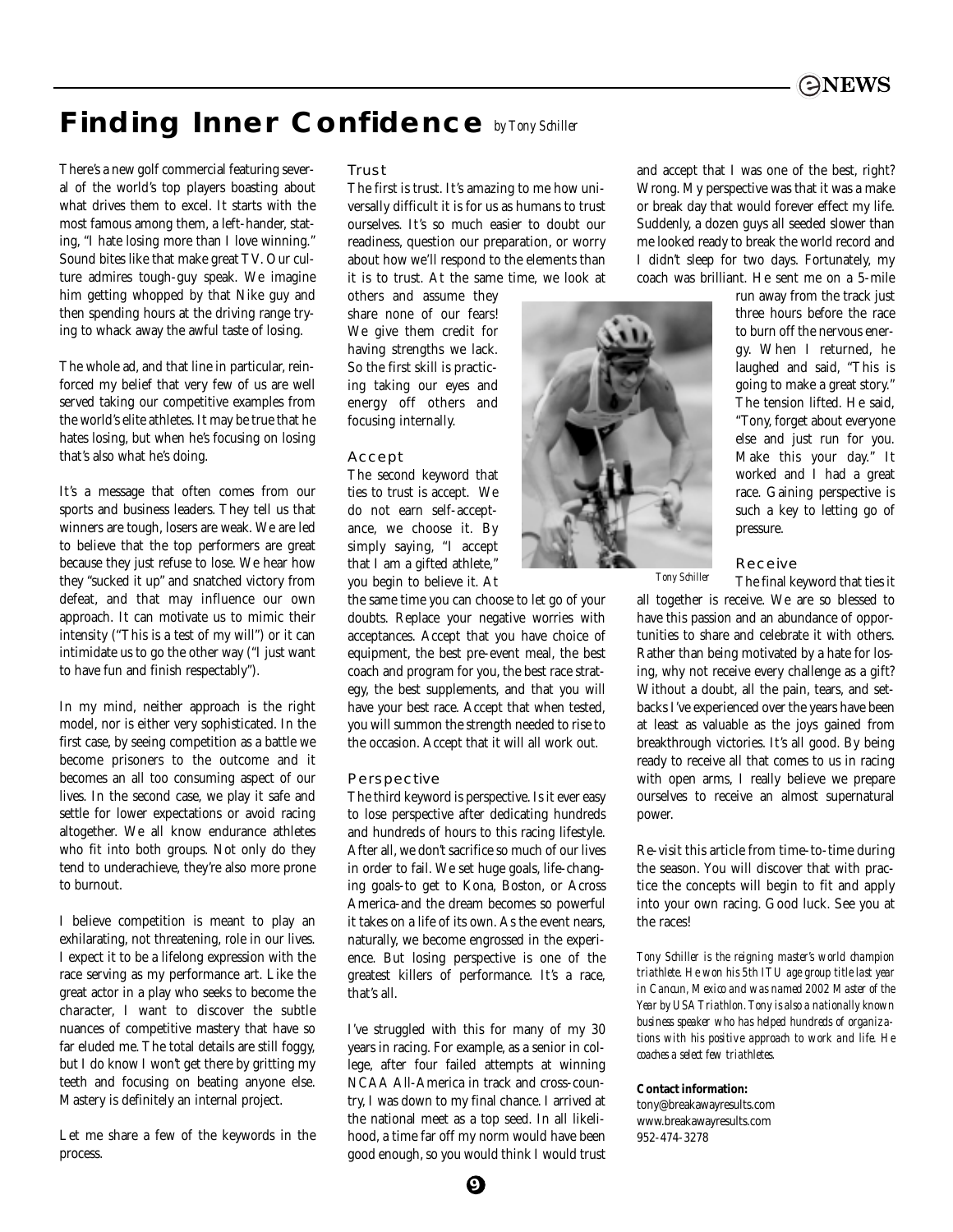## **It's Race Time!**

2003 promises to be a banner year for Hammer Nutrition event sponsorships. This year's event total may approach or even exceed the 500 mark, our highest ever! Chances are if you're competing in an ultra run, triathlon, ultra cycling race, adventure race, or any endurance or ultra-endurance event in the U.S. or Canada you'll see Hammer Nutrition products there.

Here's just a sampling of this year's Hammer Nutrition event support agenda:

• **Planet Ultra** (www.planetultra.com). These are a series of well-organized double centuries and brevets, primarily in Southern California and surrounding areas. Event organizer Chris Kostman is also the race director for the **Badwater Ultra Marathon** (www.badwaterultra.com) and **Furnace Creek 508** (www.the508.com), two worldclass races that Hammer Nutrition also sponsors. We'll also be supporting many of the other double century rides that make up the California Triple Crown series. For details, check out www.caltriplecrown.com/schedule.html.

• Every year we increase our ultra running support in the U.S. I'm happy to announce that our support now extends into Canada. Working with our Canadian distributor, Christian Fillion, we are excited to be sponsoring several ultra running races throughout Canada, including the **2003 Ontario Ultra Series**. Their web site (www.ous.kw.net) says it best: "The Ontario Ultra Series is a demanding 12 race series involving a wide variety of running courses throughout Ontario. Each event has its own unique character with a full range of environments and distances from trails and roads to certified running tracks."

• Don and Dawn Mann head up the fantastic organization **Odyssey Adventure Racing**. I'm excited to announce our support of their race team and their entire series of events, which can be found at

www.oarevents.com/home.asp. From adventure races (including the renowned "Beast of The East" and "Endorphin Fix"), to both on and off-road triathlons (including a Double and Triple Iron Distance race!), and Seal events ("civilian versions of Navy SEAL 'Hell-Week' training"), for the true masochist, Odyssey Adventure Racing has it all!

• The **North Carolina Triathlon Serie**s and **Palmetto State Series Triathlons** (www.setupinc.com) have so many races I've lost count. What seems apparent though, based on the numbers of participants event promoter Bill Scott has provided me, is that North Carolina and South Carolina are triathlon hotbeds. We will support every race in both series including the prestigious **Duke Blue Devil Triathlon**

(www.set-upinc.com/dukebluedevil).

• Speaking of the Carolinas, we're proud to support the **2003 Carolina Challenge Sprint Adventure Race Series**. Check them out at www.rad-adventures.com/home.html

• Our support for triathlons of every distance increases yearly. One of the premier races we sponsor is the **Ultramax Triathlon** (www.ultramaxtri.com). I had the good fortune of attending the inaugural race last year and meeting race director Mark Livesay and his wonderful staff who put on a first-class race. This year they have added a "1/4 Max" and "1/2 Max" race in June, with the full Iron-distance Ultramax in September. I had such a great time last year at Ultramax and I hope to return again this year.

• Last year, while in Missouri for the Ultramax, I also had the chance to meet race director John Snitko. Earlier this year, when John asked me if we'd be interested in sponsoring his races, I jumped at the chance. Needless to say, we're stoked to sponsor both the **Pigman Triathlon** (www.pigmantri.com) and **Big Creek Triathlon**

(www.pigmantri.com/bigcrktri.html). We're also planning to support all of the **Heart of AmericaTriathlon** series as well (www.pigmantri.com/hoaseries.html).

• We're very pleased to support every one of the **Having Fun, Inc**. series of adventure races and mountain bike races this year. Event promoter "Crash" Williams says, "Our goal is to offer Texas, Oklahoma, Kansas, Missouri, and Arkansas the quality and range of events that you previously had to travel long distances to enjoy." Information about those events is waiting for you at www.havingfuninc.com .

• We haven't forgotten about you mountain bikers! We are sponsoring the entire **WEMS** (Wisconsin Endurance Mountain-bike Series) races again this year (www.wemseries.homestead.com), the entire **WIM** (Washington, Idaho, Montana) mountain bike series (www.roundandround.com)

Another large mountain bike series that we're pleased to sponsor is the 13-race **Midwest Fat Tire Championship Series** (www.45th-n-wyoming.com/midwestfattire)

And finally, for as long as I've been here, and hopefully for many years to come, we'll be sponsoring all 11 races in the gigantic **Mid-Atlantic Super Series Mountain Bike Races**  (www.masuperseries.com).

These are just a fraction of the fantastic events Hammer Nutrition is supporting! If you know of a race that we should consider sponsoring, please feel free to email Robin or me with the race and contact information. We'll be glad to take a look. Robin can be reached at robin@e-caps.com and I can be reached at steve@e-caps.com.

#### **See you at the races!**



 $$19.95$ ea.  $/$ \$17.95  $5$ ea.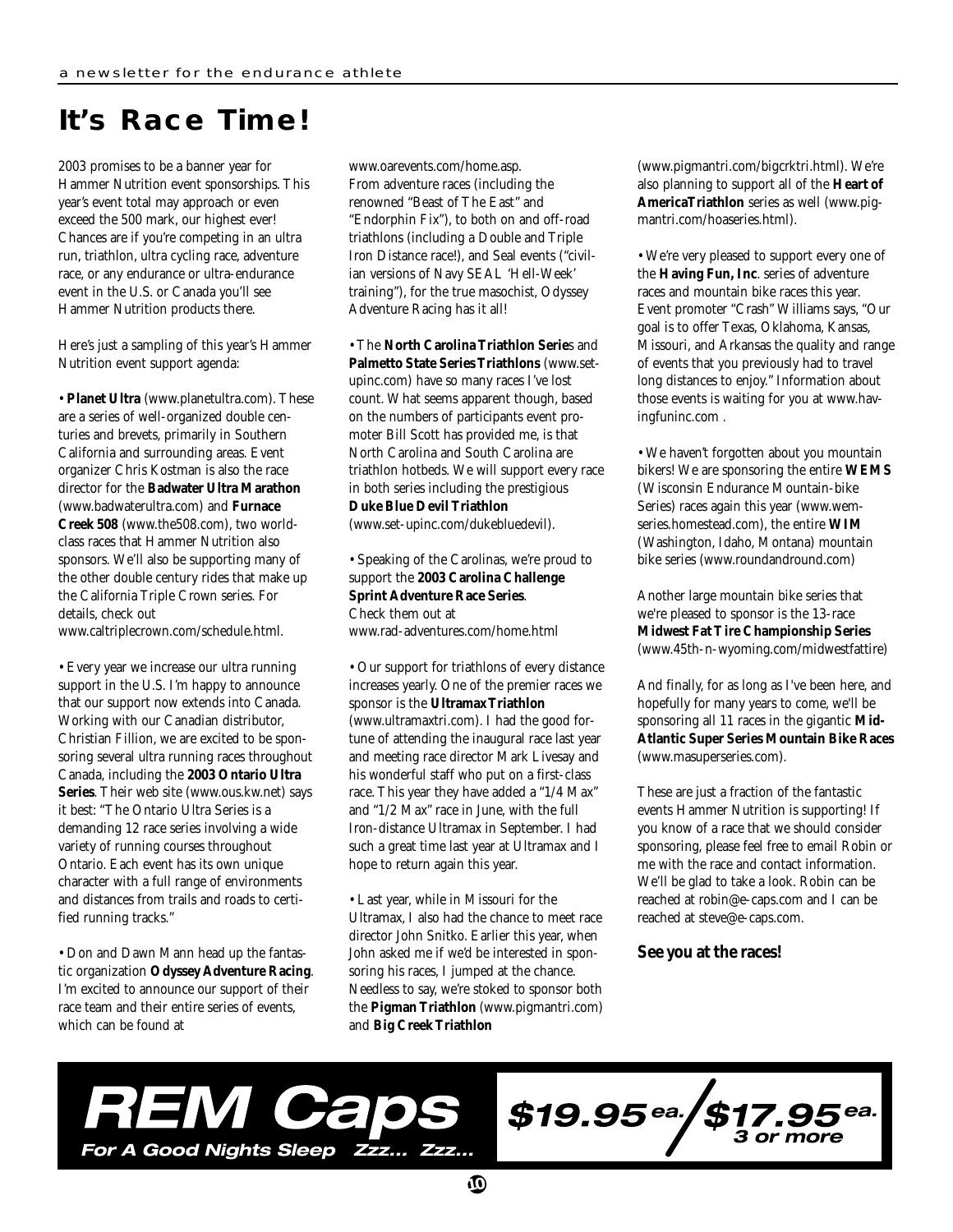



## **Tony Schiller**



#### **What events do you like to compete in?**

As a triathlete, I love international or olympic distance races. They're just long enough that the ability to focus is paramount to success, and yet, they're short enough that you can recover quickly to race within a week or two. I also appreciate the ability to race well without dedicating my entire life to the sport (as tends to happen during training for an Ironman).

#### **How long have you been competing in those events and how did you get started?**

My first race was in April of 1973 so I'm starting my 31st year a racing without a year off. The first 13 years were in running. I made it to the 1984 Olympic marathon trials where, at 182 pounds, I was the heaviest guy in the field. On top of that, my body was breaking down from averaging 100+ miles a week for 6 years. Triathlon was just hitting the big time and I remember being intrigued that a guy almost the size of Dave Scott was able to win the Ironman. I jumped in and was hooked. Best of all, the overuse injuries that were part of running just faded away with cross training.

#### **What are some other things that you do when not competing?**

I like variety. My wife and I love downhill skiing and I'm now getting into boarding as well. We also golf, or try to, and to unwind I spend time water gardening in the 4-level pond I built in my backyard. Every athlete should have one. There's nothing like listening to the water fall and watching your Koi (fancy carp) grow up. I even have it heated and kept it running all winter so the fish survived another Minnesota winter.

#### **What is a typical training day for you?**

I don't have a typical day. During the main season, I do 3 key runs and 3 key bike rides every 10 days, otherwise all runs and rides are easy. That's a must. I refuse to get pulled into a fast group ride if it's not my planned key workout. I fit these 6 key workouts loosely into each 10 day cycle the best way they fit and try to stick to it. I typically swim Monday, Wednesday and Friday mornings at the pool and in the summer add some lake swims to the mix.

#### **What is your favorite race/course?**

Minnesota is the land of 10,000 lakes so, like Montana, we have hundreds of lakes and sites more beautiful than just about every host site for the nation's top event. In that way I'm spoiled by events in my home state. Beyond Minnesota, it's hard to argue with Coeur d' Alene, Idaho for the beauty, or Kona, Hawaii for the mystique. I have a special place in my heart for any race in New Zealand.

#### **What has been the toughest race/course?**

It's got to be Hawaii since I've done it 3 times and it remains troublesome. Hawaii aside, and course with cruel heat and wicked hills seems to bring out my best.

#### **Which E-CAPS / Hammer Nutrition supplements do you use and why?**

I've used virtually all of your products going back to the early days when I think it was just Enduro Caps and Race Caps. I started with those and enjoyed the best 18 month stretch of my career while racing on the pro circuit. I later added Phytomax (because of my questionable diet) and Super AO and found them helpful. I'm now taking the Premium Insurance Caps daily as well. Throughout the year I mix Whey Pro into my fruit smoothies for protein replacement after tough workouts. And finally, two products I rely on religiously are Sustained Energy and Endurolytes. The first time I used them both was at the 1998 Gulf Coast Triathlon where, at age 40, I won the race outright. Without a doubt much of that is due to how both products kept me going for 4 hours.

#### **What are your goals for this season?**

My peak race this year will be at the ITU World Championships in New Zealand in December. Other than that, several local and regional races.

#### **What advice would you give to beginning athletes in regards to training and keeping motivated?**

My best advice is to decide and declare your stake. Be bold. Whether it's finishing your first race or trying to achieve a specific qualifying status...declare it. That act of declaring begins to move support energy your way. Very little that brings great fulfillment comes without risk. If you tend to play it safe, go out on a limb for a change. It will be refreshing.

## **A NEW BOOK ABOUT RAAM**

Athletes, especially those in ultra sports, inherently know the truth of the saying,

*"We conquer by continuing."*

That saying is the essence of the new book that is available now by DC Born.

#### **"THE PART-EMPTY BOX" The Story of Steve Born and His Crew in RAAM '91**

This is the sequel to DC Born's first book about the Race Across America "Release the Pace Giraffe"

"The Part-Empty Box" can be reviewed and purchased at www.xlibris.com/ThePartEmptyBox.html or phone 1.888.795.4274

*12 years in the making...it has to be good!*

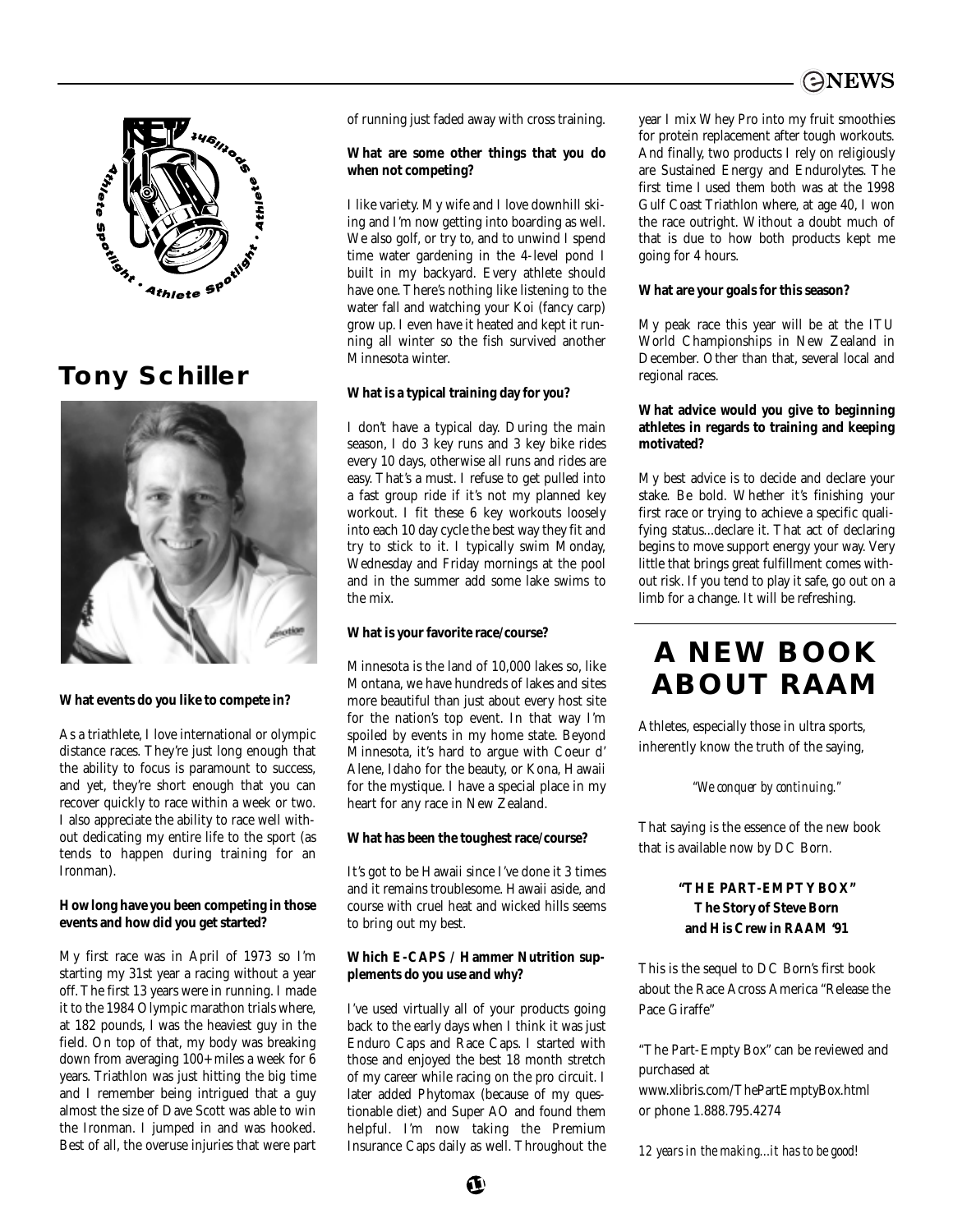### **Lookin' Good!** More Hammer Clothing Arrives

If you haven't visited our website lately or received a copy of our latest soft goods catalog, you just aren't up to date on all the great new additions to our clothing line. We've added the following

new items to our evergrowing list of the highest quality athletic apparel you can use:

#### **Cold Weather Gear-**

Made by Voler, the manufacturer of our regular cycling gear and triathlete-specific clothing, our new cold weather clothing includes a long-sleeve jersey, a wind vest, a thermal vest, and a thermal jacket.

• **The long-sleeve jersey** is made with a slightly thicker and warmer material than the regular short-sleeve jersey; it's perfect for those days when a short-sleeve jersey just won't do.

• **The wind vest** is made with the same water and wind resistant Vortex Ripstop microfiber material used in the wind jacket.

• **The thermal vest and thermal jacket** are made with Windtex, a windproof and waterproof fabric. Many athletes, including Brian and me, have used these jackets during the Nordic skiing season and we can both say that they're warm, extremely flexible, and very functional.

**Cycling Skinsuit** -the top portion is made with a material called Nettuno, a breathable poly/lycra material. The bottom is made with Protex, a heavyweight nylon that has added lycra for extra durability. The skinsuit uses the same Monolith chamois as the cycling shorts.

**Hammer Socks**-the same great LIN sock but with a new color scheme and design. Available in black or white with E-CAPS logo.

**Halo Headwear**-After thorough research, we chose the Halo brand to produce our logo headwear. Halo quality is unsurpassed and their patent-pending technology provides a non-slip surface that directs sweat away from the eyes. We offer the following:

- **Halo Headband**-available in black, white, or blue, this is the original tie-in-theback headband.
	- **Halo II Headband**-available in the same colors, this is a one-size-fits-all nontying headband.
	- **Halo Protex**-an extremely comfortable and functional bandana. It features a cool mesh fabric that fits over the head and the same halo technology for preventing sweat from getting in the

eyes. Available in black mesh/black band, white mesh/black band, and red mesh/black band.

• **Halo Anti-Freeze**-A winter version of the Halo II headband that provides additional warmth. Available in black.

**T-Shirts**-New designs and colors for the 2003 season! We now offer three distinct designs in short sleeve Hammer Gel t-shirts, some in a couple different color options. We have two new short sleeve E-CAPS t-shirts, and a new long sleeve t-shirt for both E-CAPS and Hammer Gel. All our t-shirts are 100% heavyweight preshrunk cotton tees from Gildan.

**Sweatshirts**-Awesome new colors and designs for the E-CAPS and Hammer Gel sweatshirts! Made by Authentic Pigment, these are durable 80% cotton, 20% polyester, pigment dyed sweat shirts with a 1/4 zip collar.

**Tri Clothing**-Made by Voler, we carry both men's and women's specific clothing. All are designed to fit comfortably under a wetsuit and are quick drying and breathable.

• **Women's Shimmel**-a longer sport top than our sport bra. Shelf bra is lighter and provides medium support. Features three back pockets. • **Women's Tri Short**-cut much shorter than typical cycling shorts. Features the 4mm-thick Seamless Bio Air II Chamois.

• **Women's Tri Skinsuit**-one piece top-andshort combo with lightweight, quick dry chamois (same as tri short), 3/4 hidden zipper, and wide, sleeveless arms to prevent chafing.

• **Men's Tri Top**-made from a lightweight poly-lycra mesh called Ventana Micro Mesh, this top has an 18" hidden zipper and wide armholes.

• **Men's Tri Short**-cut much shorter than typical cycling shorts. The seamless Bio Air II chamois with ventilated perforations throughout has a 4mm body-conforming pad and is extremely fast drying.

• **Men's Tri Skinsuit**-a one piece top-andshort combo. Features the same light-weight, quick-dry chamois as the tri-short, 3/4 hidden zipper, and wide, sleeveless arms.

> Two important principles guide our softgoods offerings. The first is quality. Just like our supplements, we don't compro-

mise a stitch when it comes to performance wear. Our suppliers must meet the highest standards for function, fit, and wearability. The second principle is pricing. Unlike other companies that charge you extra to advertise for them, we believe that if you promote us by wearing our logo clothing, we shouldn't charge you anywhere near full price. It's a true win-win that gives you the finest clothing at the absolute best prices you can find anywhere!

All of our great logo clothing is available online. If you haven't received a copy of our latest soft goods catalog, be sure to ask for a free copy with your next order!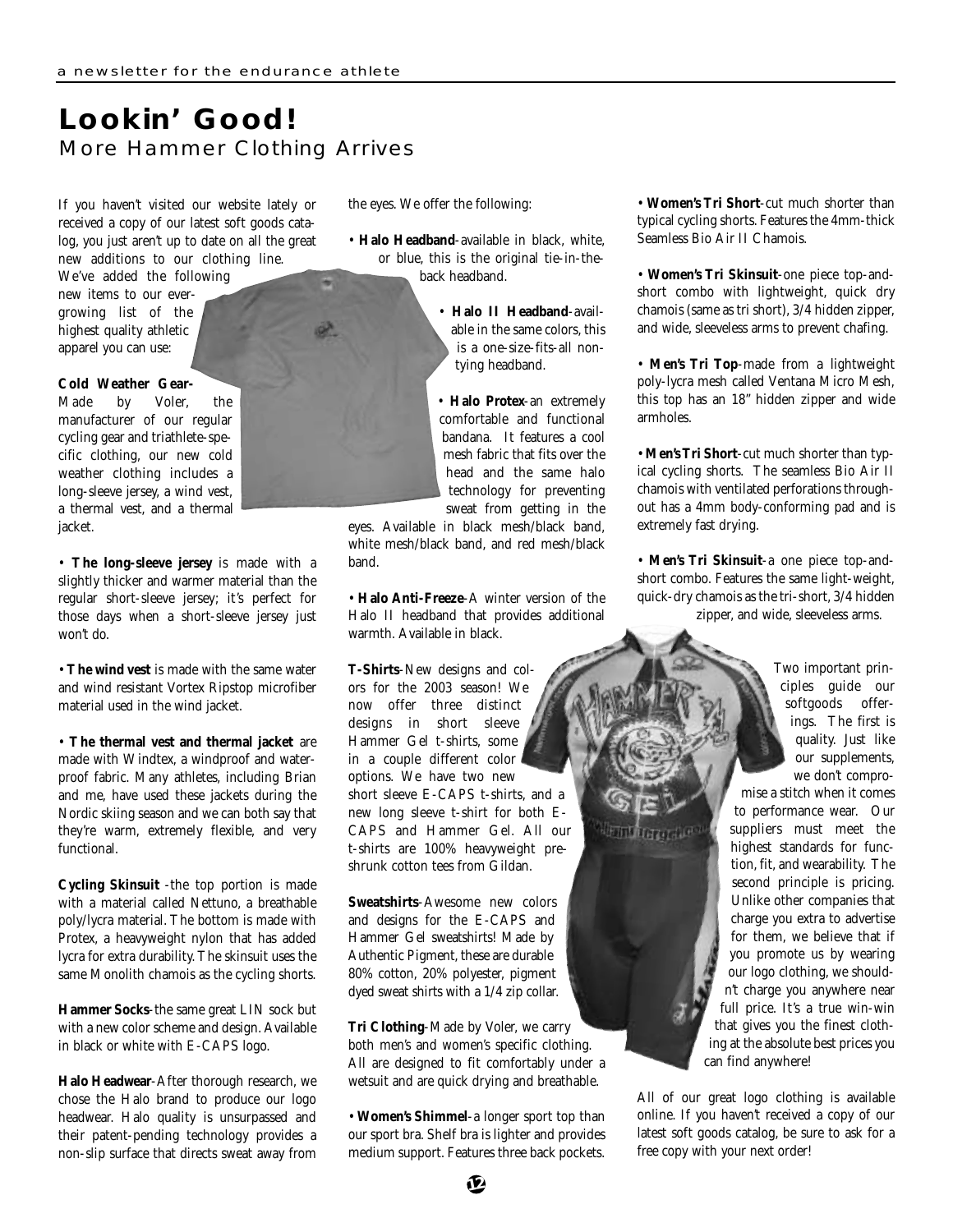

## **The Endurance Athlete's Guide To Success** *by: Steve Born*

In Endurance News #36 we introduced our fueling guide booklet, The Endurance Athlete's Fueling Handbook. Contributions by Dr. Bill, Brian, Joe, and me (Steve) condensed over 60 years of combined work and experience in endurance athletics. The knowledge provided in the fueling handbook was so powerful and appropriate that if you didn't read and apply the information, you were at a distinct disadvantage to those athletes who did!

We have revised and expanded that original booklet and have renamed it with a title that more appropriately describes and expresses the content. The Endurance Athlete's Guide To Success features expanded and newly revised versions of the seven original articles, plus a terrific new article that completely covers proper hydration. The information is

thorough, research based, and athlete friendly. If you are at all serious about getting the most out of your workouts and improving your potential for success in all your races, The Endurance Athlete's Guide To Success is a MUST READ!

We will be happy to include a free copy of this 44-page booklet with your next order, or you may download a free copy (in PDF format) from www.e-caps.com. If you don't have Adobe Acrobat you can download a free version of that program as well from our web site.

You simply have no excuses not to read and apply this important and performanceenhancing information. You'll be glad you did-but your competitors might not!



## **The Journal Of Endurance 100 CD Is Here** *by: Steve Born*

The Most Comprehensive and Up-To-Date Health and Nutrition Resource Available

If you're a subscriber to the Endurance List, the E-CAPS/Hammer Nutrition email forum, your familiar with Dr. Bill's bi-weekly e-mail contributions known as the Journal of Endurance, commonly known simply as J.O.E. Dr. Bill's extensive and time-consuming research fills each issue of J.O.E. with a goldmine of valuable information applicable for both general health and athletic performance enhancement. For athletes who don't have time to do copious amounts of research, finding the right information can be next to impossible, which is why each and every issue of J.O.E. is such a valuable resource. Now, with the release of the Journal of Endurance 100 CD, a library of priceless information at their fingertips is available to you.

The J.O.E. 100 CD is a compilation of the first 100 issues of the Journal of Endurance, and is a current, subject-searchable, researchreference tool for all facets of endurance exercise. Comprised of published research, technical articles, and field tests, the J.O.E. 100 CD contains 753 pages of relevant articles and studies with timeless advice for athletes in all disciplines at any level. It gives us athletes the clear and concise advice on the subjects that matter to us, without having to spend countless hours scouring research studies and articles.

Dr. Bill Misner says, "The information is quite compact and extensive. So many wonderful scientists submitted excellent in-depth information, work which no doubt could be called 'hallmark' in light of what enhances both health and endurance exercise results." The J.O.E. 100 CD contains 753 pages of relevant articles and studies with timeless advice for athletes in all disciplines at any level. The indexed, PDF format provides an easy way to search for topics of interest and a "comments" column is included in each article to explain the scientific data in laymen's terms.

The J.O.E. 100 CD is available for \$49.95, an absolute bargain for the amount of priceless, and easy-to-access information it contains. Past issues of J.O.E. are also available on our web site. If you'd like to receive current issues of J.O.E., it's available free of charge simply by emailing subscribetojoe@e-caps.com